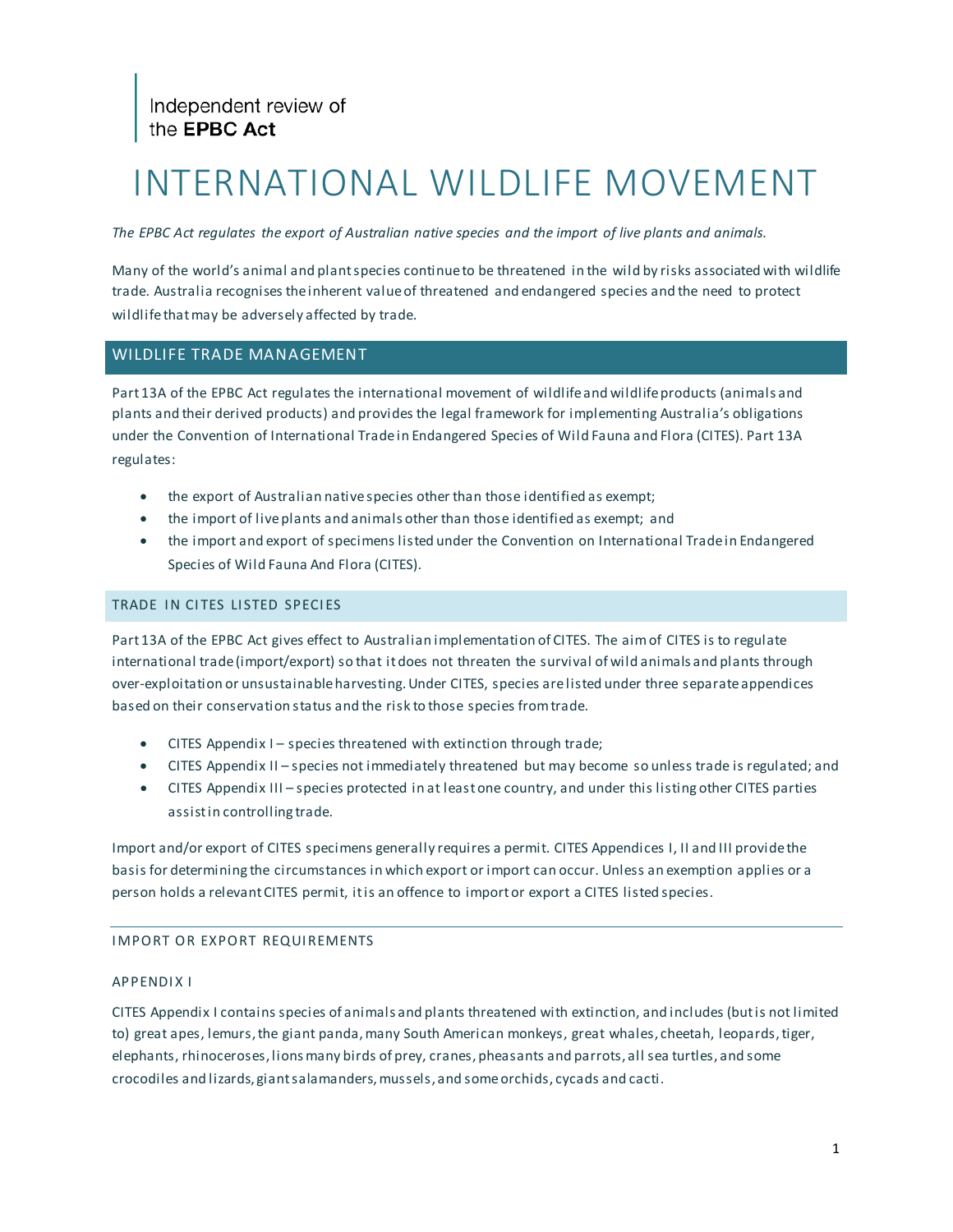## Independent review of<br>the EPBC Act

The importation or exportation of these CITES specimens is usually prohibited. Permits are only granted to import or export specimens of species listed in Appendix I in very exceptional circumstances. This includes trade for noncommercial purposes such as conservation breeding, education, research or exhibition. Both an import and export permit is required.

While CITES promotes a consistent approach to the implementation of the Convention, it does not limit the right of Parties to adopt measures that are stricter for particular species than required under the Convention. Under the EPBC Act, Australia has adopted a range of domestic measures that impose additional requirements to this effect for a number of species including elephants and African lions. Trade in these specimens is only allowed in very limited circumstances.

Personal or commercial importations of Appendix I specimens is limited to 'pre–CITES' specimens (specimens harvested before the first date of CITES listing).

To import or export pre–CITES specimens, a pre-CITES certificate issued by the CITES Management Authority in the country of export is required. An import permit from Australia is not required.

#### APPENDIX II

CITES Appendix II contains species that, although not threatened with extinction now, might become so unless trade in the species is strictly controlled and monitored. Appendix II also includes some non-threatened species, in order to prevent threatened species from being traded under the guise of non-threatened species that are similar in appearance. These are referred to as 'look-alike species'.

The importation of Appendix II CITES specimens to Australia is prohibited unless the importer has a valid CITES import permit, and a valid export permit issued by the CITES Management Authority in the country of export.

The exportation of Appendix II CITES specimens from Australia is prohibited unless the exporter has a valid CITES export permit issued by Australia. To obtain an export permit, the permit applicant must demonstrate that the specimens were legally sourced. For commercial export of specimens harvested in Australia, the specimens must be derived from an approved source recognised under Part 13A of the EPBC Act, including:

- Wildlife Trade Management Plan (allows wild harvest managed under Australian state or territory legislation).
- Wildlife Trade Operation (allows wild harvest by businesses or individuals and commercial fishery operations).
- Captive Breeding Program (for captive bred animals).
- Artificial propagation program (for artificially propagated plants).
- Aquaculture Program (for aquacultured animal and plant specimens).

Some Appendix II CITES specimens carried as personal or household effects are exempt and do not require a permit for import or export. This permit exemption does not apply however to Appendix II CITES species listed as always requiring a permit for import under Australian stricter domestic measures.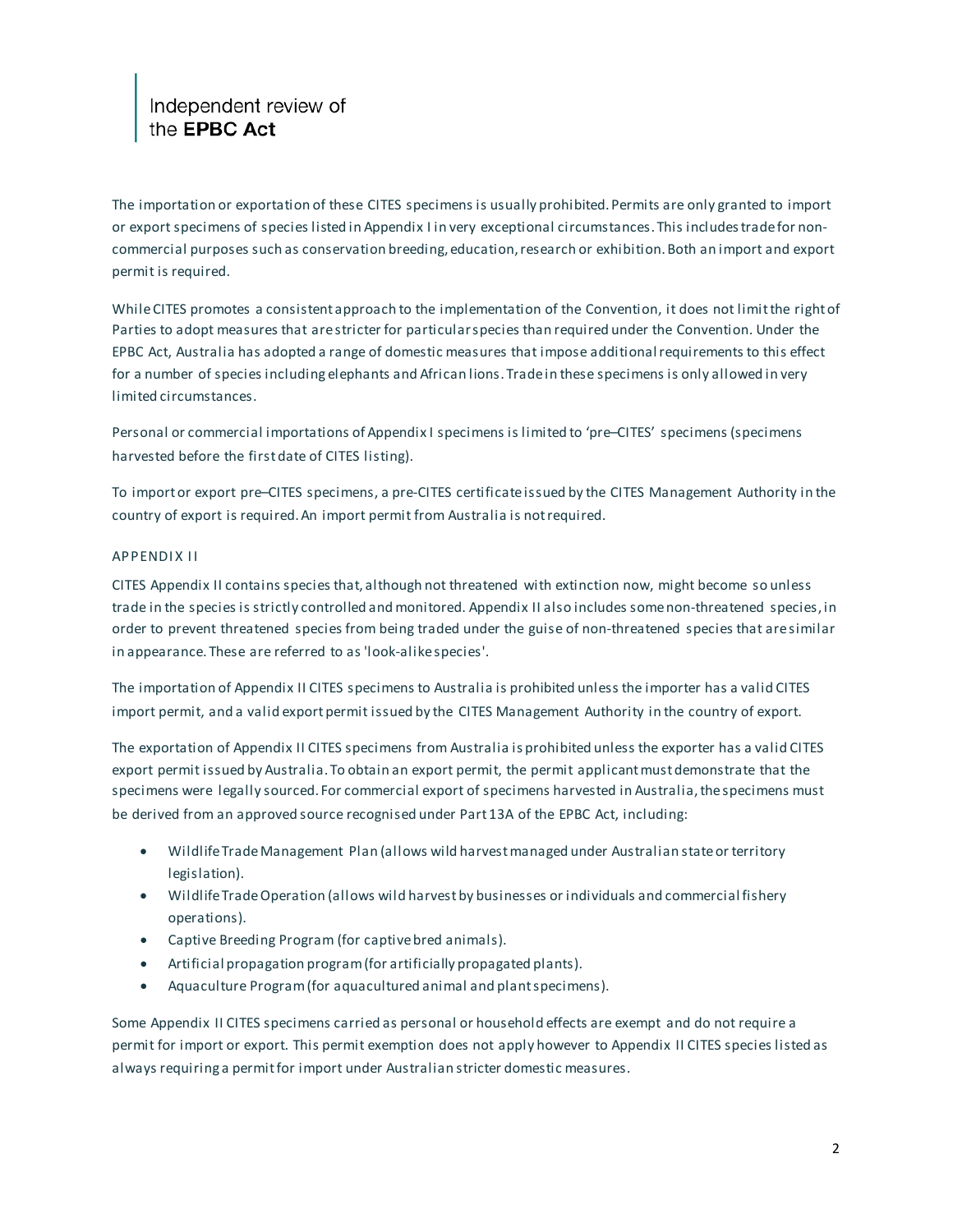#### APPENDIX III

CITES Appendix III includes species that are protected in at least one country, which has asked other CITES Parties for assistance in controlling the trade.

Importations of an Appendix III specimen to Australia from the listing country are treated like an Appendix II specimen, and will generally require both an export permit issued by the CITES Management Authority in the country of export, and an import permit issued by Australia. If the Appendix III specimen being imported comes from any other country (i.e. not the listing country), a CITES certificate of origin must be provided from the CITES Management Authority in the country of export. If it is entering Australia, an import permit is required.

#### ADDITIONAL REQUIREMENTS

Under the EPBC Act, the Minister may apply stricter domestic measures to CITES species through declarations made under the Act. Such declarations would result in particular species or products being regulated more strictly than provided by their CITES classification.

Further information about how species listed under CITES are protected by the EPBC Act is available on the [Department's website.](http://www.environment.gov.au/biodiversity/wildlife-trade/cites)

#### LIVE IMPORTS

The only species that can be imported live into Australia are those included on the list of specimens suitable for live import established under the Act. Any person can apply to the Minister to amend the Live Import List to include a new species. The purpose for applying to amend the list can be either commercial or non-commercial.

The Live Import List is divided into two parts with Part 1 identifying 'unregulated specimens' that can be imported without a permit under the Act and Part 2 listing 'allowable regulated specimens', for which a permit is required for importing the specimen into Australia. Part 1 of the Live Import List cannot include a CITES listed species. For CITES listed specimens that are included on Part 2 of the live import list, any restrictions or conditions applying to the live import of that specimen must also be complied with.

Further information on the listing process can befound on th[e Department's website.](http://www.environment.gov.au/biodiversity/wildlife-trade/live-import-list)

#### EXPORT OF AUSTRALIAN NATIVE SPECIES

Part 13A of the EPBC Act regulates the export of native specimens of wildlife and wildlife products (Australian native plants and animals and their derived products). Export of regulated native specimens requires a permit. There are varying criteria that must be met to obtain a permit depending on the purpose of the export. It is an offence to export a regulated native specimen without a permit unless a relevant exemption applies. Specimens are exempt from the export regulations if they are included on the List of Exempt Native Specimens. This list includes any conditions which need to be satisfied for a specimen to be exempt from export regulation. The exemption does not include live mammals, birds, reptiles or amphibians. Specimens not on this list are called 'regulated native specimens'.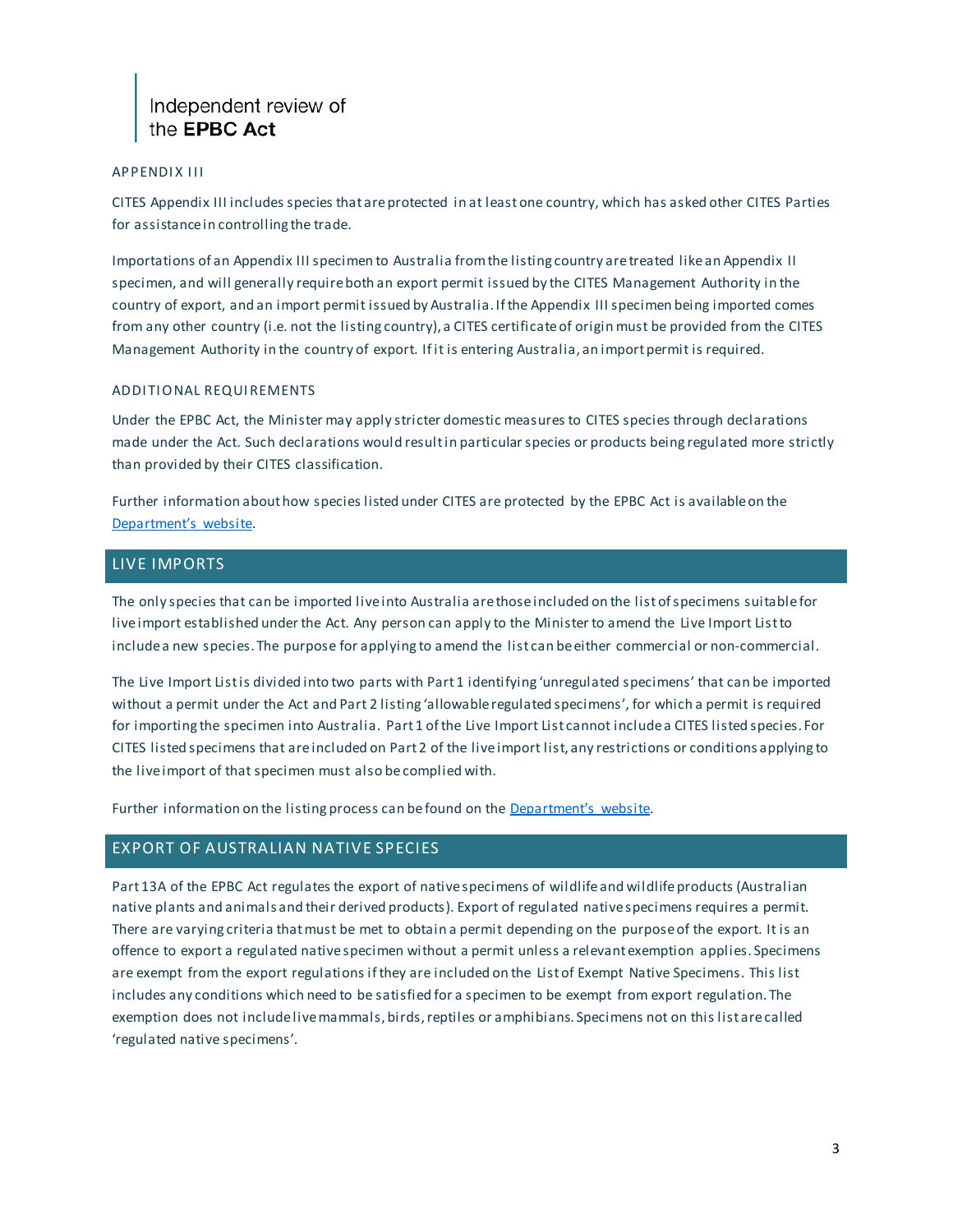#### COMMERCIAL TRADE

The export of regulated native species for commercial trade requires that specimens originate from an approved commercial source program, or are exempt from the provisions of the EPBC Act. The export of live native mammals, birds, reptiles or amphibians for commercial purposes is prohibited.

Approved commercial sources recognised under Part 13A of the EPBC Act, include:

- Wildlife Trade Management Plan (allows wild harvest managed under Australian state or territory legislation).
- Wildlife Trade Operation (allows wild harvest by businesses or individuals and commercial fishery operations).
- Captive Breeding Program (for captive bred animals).
- Artificial Propagation Program (for artificially propagated plants).
- Aquaculture Program.

All commercial fisheries in Australia which export their product must be accredited as wildlife trade operations or declared exempt from the export provisions under Part 13A of the Act. In accrediting fisheries, an assessment of fisheries management arrangements is undertaken against the *[Guidelines for the Ecologically Sustainable](http://www.environment.gov.au/marine/publications/guidelines-ecologically-sustainable-management-fisheries)  [Management of Fisheries \(2nd edition\)](http://www.environment.gov.au/marine/publications/guidelines-ecologically-sustainable-management-fisheries)*.

#### NON-COMMERCIAL TRADE

The Act provides for the export or import of native wildlife for non-commercial purposes. Eligible non-commercial purposes include research, education, exhibition, conservation breeding or propagation, travelling exhibitions, household pets or personal items. Strict conditions must be met for the export or import to qualify as one of these eligible purposes.

#### ALIGNMENT WITH OTHER EPBC ACT REQUIREMENTS

Section 303GA of the Act aligns the timing of a permitting decision under Part 13A of the Act for an action that may also require:

- assessment and approval under Parts 8 and 9 of the Act;
- the strategic assessment of Commonwealth fisheries under Part 10 of the EPBC Act; or
- a species permit under Part 13 of the Act.

In cases where the Minister refuses to approve an action under Part 9 or to issue a species permit under Part 13, the Minister cannot then issue an export or import permit for the action under Part 13A.

#### OTHER AUSTRALIAN REGULATIONS

The regulation of international wildlife trade under Part 13A of the Act is in addition to any applicable controls under the *Quarantine Act 1908*. Approval from the Australian Government Department of Agriculture may be required to export or import a part, product or derivative of an animal or plant. Clearance must also be obtained from the Australian Border Force for the import of goods into, or export from, Australia. Wildlife specimens must be declared to Australian Border Force prior to entry into Australia. The role of the Commonwealth in managing